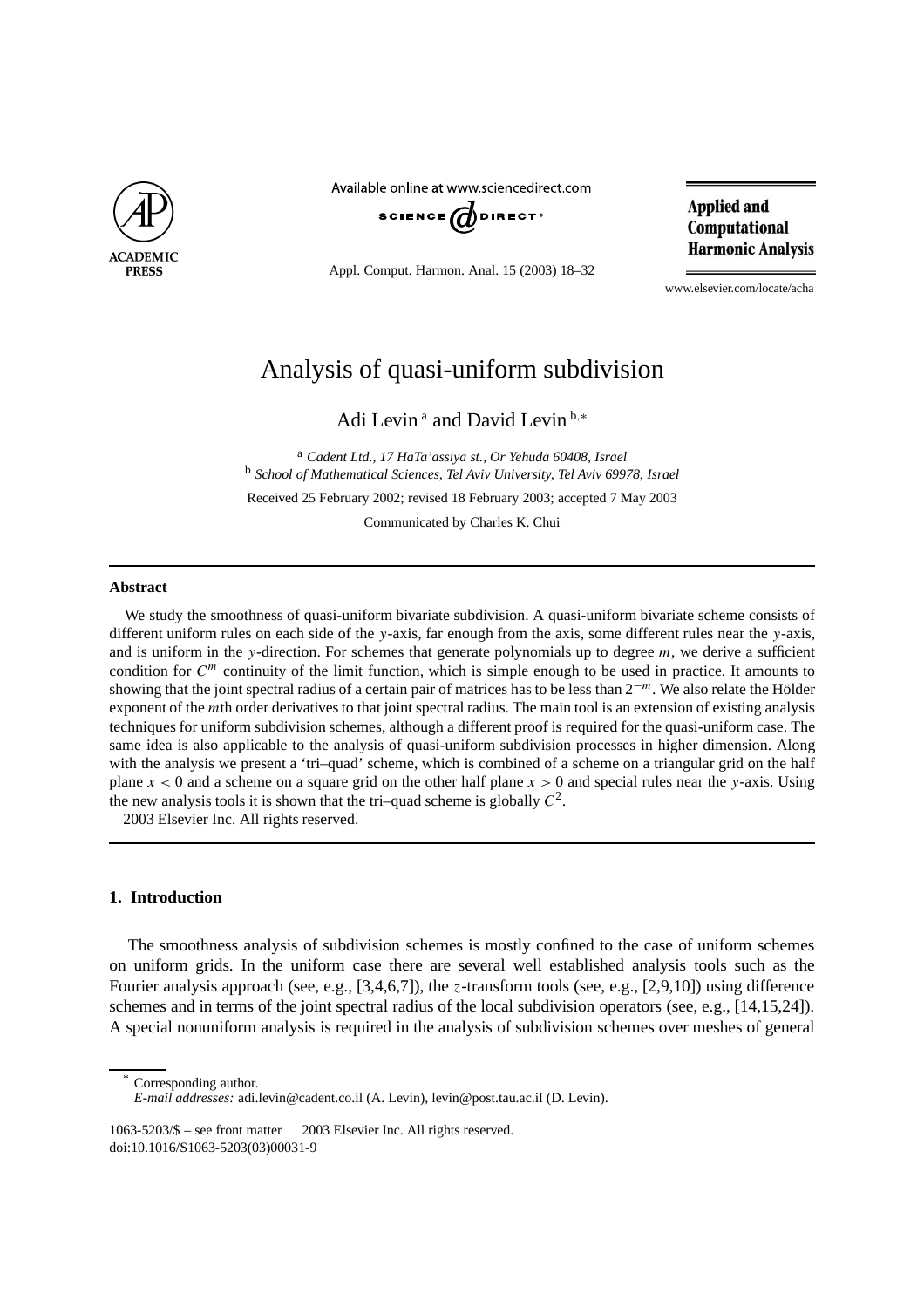topology. In this case, there is a special structure and a special analysis around 'extraordinary vertices', using eigensystem analysis of the local subdivision operator, and using a special parametrization by the 'characteristic map' (see, e.g., [8,22,23,26]). Recently, nonuniform subdivision schemes have been analyzed, by extending the tools of difference schemes to nonuniform schemes over uniform grids [19] and to schemes over nonuniform grids [5,13,25]. In the present work we are interested in the analysis of quasi-uniform subdivision schemes. Such schemes may be of interest when matching two patches, where in each patch a different uniform subdivision scheme is applied, or in designing a scheme interpolating a curve on the surface (see [16,17]). A univariate study of piecewise uniform schemes is presented in [11]. The analysis presented in this paper combines a few ideas of the above mentioned tools into a new method which is specially designed for quasi-uniform subdivision schemes. It combines eigensystem analysis with a joint spectral radius check and implicit divided differences considerations, and it also involves nonstationary matrix subdivision analysis. Along with the general discussion we consider a specific quasi-uniform scheme, the 'tri–quad' scheme, which is combined of Loop scheme on a triangular grid on the half plane  $x < 0$  and of Catmull–Clark scheme on a square grid on the other half plane  $x > 0$ . A scheme of this type has already been considered in [21], where the benefit in using 'tri–quad' meshes is explained. The particular scheme used in [21] is defined on meshes of general topology, composed of triangular and quadrilateral faces. It is not a  $C<sup>2</sup>$  scheme, yet it apparently produces limit surfaces with everywhere bounded curvatures. In this work, to properly define the special rules for the tri–quad scheme near the *y*-axis we employ a recent procedure suggested in [18]. The resulting tri–quad scheme accompanies the definitions and the assumptions of the general theory presented in the next section, and is used to demonstrate the analysis tools. It is shown that the new tri–quad scheme is globally *C*2.

## **2. Definitions, assumptions, and the tri–quad scheme**

We consider a *quasi-uniform grid*  $X \in \mathbb{R}^2$ , namely a grid which is uniform in each of the half planes, *x* > 0 and *x* < 0, and such that  $\mathcal{E}X$  ≡ {*(i, j* + 1) | *(i, j*) ∈ *X*} = *X*, 2*X* ⊂ *X* and  $\overline{\bigcup_{n=0}^{\infty} 2^{-n}X}$  =  $\mathbb{R}^2$ . The leading example of a quasi-uniform grid in this paper is the tri–quad grid in Fig. 1.



Fig. 1. The tri–quad grid.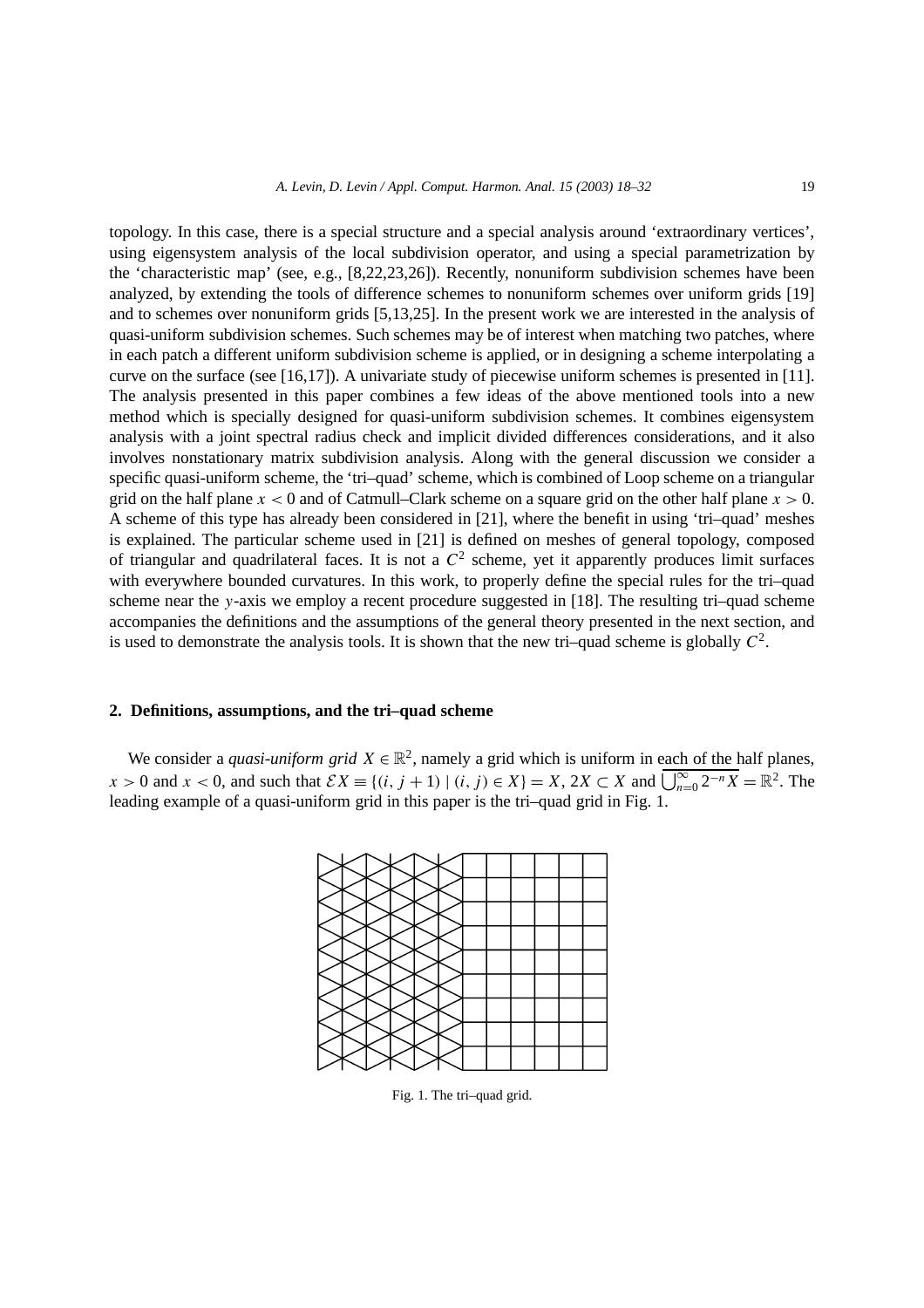Let  $l(X)$  denote the space of all control point sequences  $l(X) = \{P \mid P : X \to \mathbb{R}\}\.$  The subdivision operator *S* is a linear operator on  $l(X)$ ,  $S: l(X) \to l(X)$ . A stationary subdivision scheme is defined as the repeated application of *S* to given control points  $P \in l(X)$ .

We say that *S* is *convergent*, if for every  $P \in l(X)$ , there exists  $F \in C(\mathbb{R}^2)$  (called the limit function) such that

$$
\lim_{n \to \infty} \|S^n P - F(2^{-n} \cdot)\|_{\infty, X \cap 2^n D} = 0,
$$
\n(1)

for any open and bounded domain  $\mathcal{D} \subset \mathbb{R}^2$ . We denote  $S^{\infty}P = F$ . We also require, as part of the definition of uniform convergence, that  $S^{\infty}P$  is nonzero for some P. Notice that although  $S^n P$  is formally defined as a sequence over *X*, we associate the value  $S^n P(x)$  for  $x \in X$ , with the value of the limit function at  $2^{-n}x$ , as implied by (1).

We say that *S* is  $C^m$  if  $S^{\infty}P \in C^m(\mathbb{R}^2)$  for any  $P \in l(X)$ . Furthermore, we say that *S* is  $C^{m+\alpha}$  if the *m*th order derivatives of  $S^{\infty}P$  are Hölder continuous of order  $\alpha$  for any  $P \in l(X)$ .

A *quasi-uniform bivariate scheme* consists of different uniform rules on each side of the *y*-axis, far enough from the axis, some different rules near the *y*-axis, and is uniform in the *y*-direction. We assume, of course, that *S* is  $C^m$  continuous away from the *y*-axis, and that the bivariate scheme generates  $\Pi_m$ , the space of bivariate polynomials up to degree *m*. The last requirement implies the existence of an 'inverse' *Q* of  $S^{\infty}$  on  $\Pi_m$ . The important properties of *Q* are summarized in the following theorem, proved in [18]. To state the result we introduce the notion of *leading coefficient preservation*. We say that  $Q: \Pi_m \to l(X)$ preserves leading coefficients if

$$
f \in \Pi_k \quad \Rightarrow \quad \left| \mathcal{Q}f(x) - f(x) \right| = o\big( \|x\|^k \big) \quad \text{as } \|x\| \to \infty, \ x \in X,
$$

for all  $k \leq m$ . For example, any operator of the form  $Qf(x) = f(x) + Df(x)$ , where *D* is a linear differential operator, *D*1 = 0, preserves leading coefficients. Here, for  $P \in l(X)$  and  $x \in X$ ,  $P(x)$  denotes the entry of *P* attached to *x*. We also introduce the *dilation operator*  $\sigma$ ,

$$
\sigma f = f\left(\frac{\cdot}{2}\right).
$$

**Theorem 2.1** [18]. *If S is a convergent subdivision scheme,*  $S^{\infty}$  *is an injection, and*  $Q: \Pi_m \to l(X)$ *preserves leading coefficients, then*

$$
SQf = Q\sigma f, \quad \forall f \in \Pi_m,\tag{3}
$$

*if and only if*

$$
S^{\infty}Qf = f, \quad \forall f \in \Pi_m.
$$
\n<sup>(4)</sup>

Theorem 2.1 reduces (4), which is the formal notation for polynomial generation, to condition (3), in which *S* appears as a linear term. This is useful for the construction of new subdivision schemes. Once we fix *Q*, condition (3) can be translated into a system of linear equations, from which we deduce the subdivision weights. This technique is demonstrated in [18], and is used in the following construction of the tri–quad scheme.

From (3) we also get important information about the eigenvalues and the eigenvectors of *S*. Considering a monomial  $f = x^i y^j$ , with  $i + j \leq m$ , it follows that  $\sigma f = 2^{-(i+j)} f$  and thus

$$
SQ{xiyj} = Q\sigma{xiyj} = 2-(i+j)Q{xiyj}, \quad i + j \leq m,
$$
\n(5)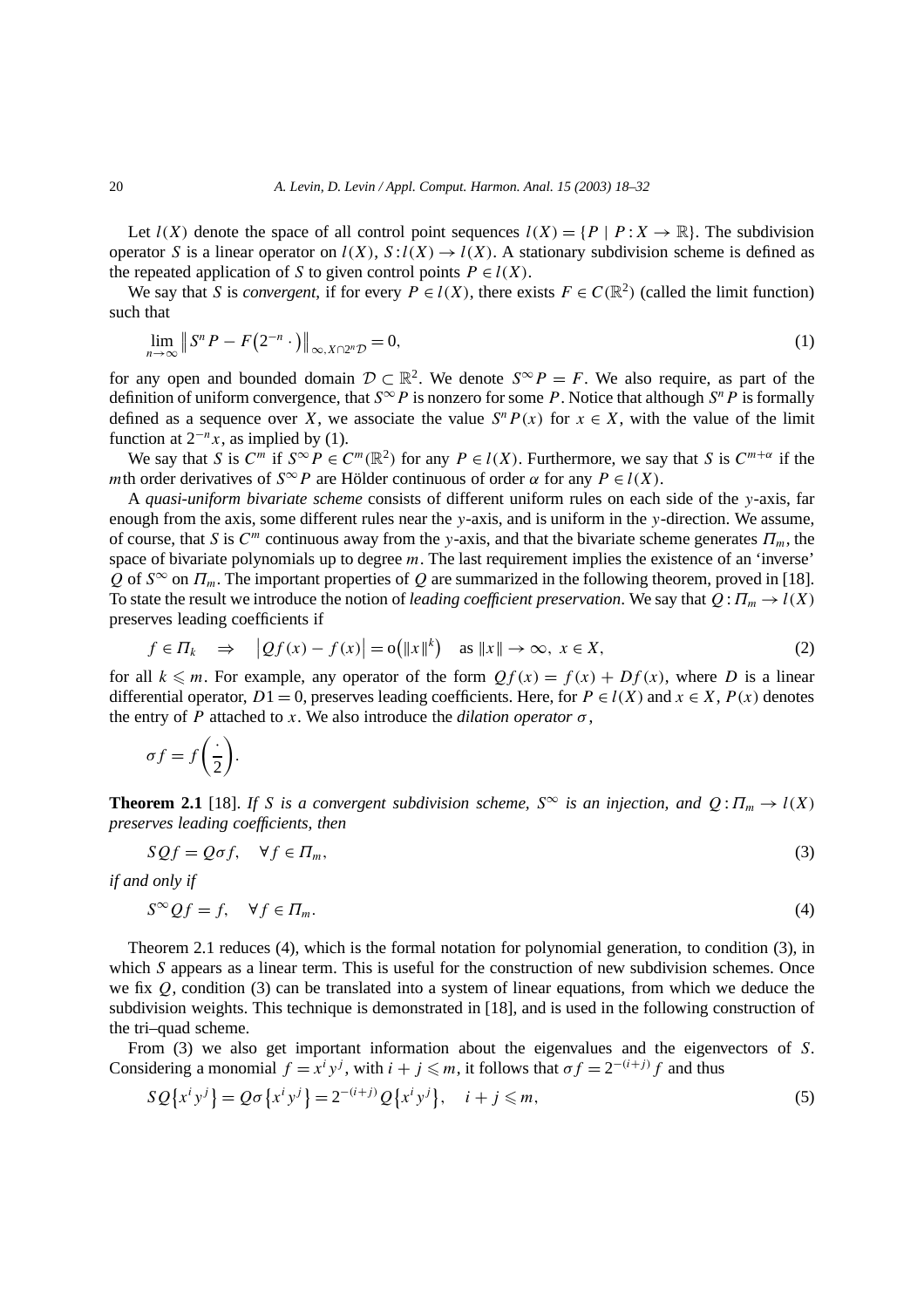

Fig. 2. The scheme masks away from the *y*-axis: Catmull–Clark scheme on the right and Loop scheme on the left.

i.e.,  $Q\{x^i y^j\}$  is an eigenvector of the scheme for  $i + j \leq m$  with eigenvalue  $2^{-(i+j)}$ . Some examples of the operator *Q* for different subdivision schemes are given in [18].

**Example 2.1** (*The tri–quad scheme—construction*). Considering the *tri–quad grid* in Fig. 1, we would like to define a quasi-uniform scheme over this grid which is the tensor product cubic B-spline scheme, or the Catmull–Clark scheme [1], on the right half plane, and the *C*<sup>2</sup> quartic three-directional box-spline scheme, or the Loop scheme [20], on the left half plane. The masks of these schemes are depicted in Fig. 2.

The goal is to define special rules on the *y*-axis and near it so that overall the scheme will be  $C^2$ , i.e., as smooth as the right and left schemes. These special rules are constructed together with an operator *Q*, which also requires a special definition near the *y*-axis, so that the condition  $SQ = Q\sigma$  holds for  $\Pi_2$  over the entire plane. The operator *Q* away from the *y*-axis is defined as the appropriate *Q* operator for the right and left uniform schemes, i.e.,

$$
Qf = Q^+f = f - \frac{1}{6}f_{xx} - \frac{1}{6}f_{yy}, \quad x \ge 0, \qquad Qf = Q^-f = f - \frac{1}{6}f_{xx} - \frac{1}{8}f_{yy}, \quad x < 0.
$$

It is easy to verify that  $Q^+$  and  $Q^-$  satisfy the required equation (3), with  $m = 2$ , for the right and left schemes, respectively. Given this choice of *Q*, the special subdivision rules near the *y*-axis are defined by requiring the conditions (5), for  $m = 2$ . The equations coming out of (5) are solvable, but not uniquely. The challenge is to find a scheme of the smallest possible support which fulfills (5). A scheme with positive weights and of small support, though probably not the smallest possible, is described by the rules shown in Fig. 3. Note that the convolution stencil (c) is only used for calculating temporary values before the application of the uniform left scheme.

By Theorem 2.1 it then follows that this scheme generates polynomials in  $\Pi_2$ . It is now left to be shown that this scheme generates  $C^2$  limit functions over the entire plane. We note that it is possible to define a scheme that generates polynomials up to degree 3, but this cannot improve the smoothness beyond  $C^2$ .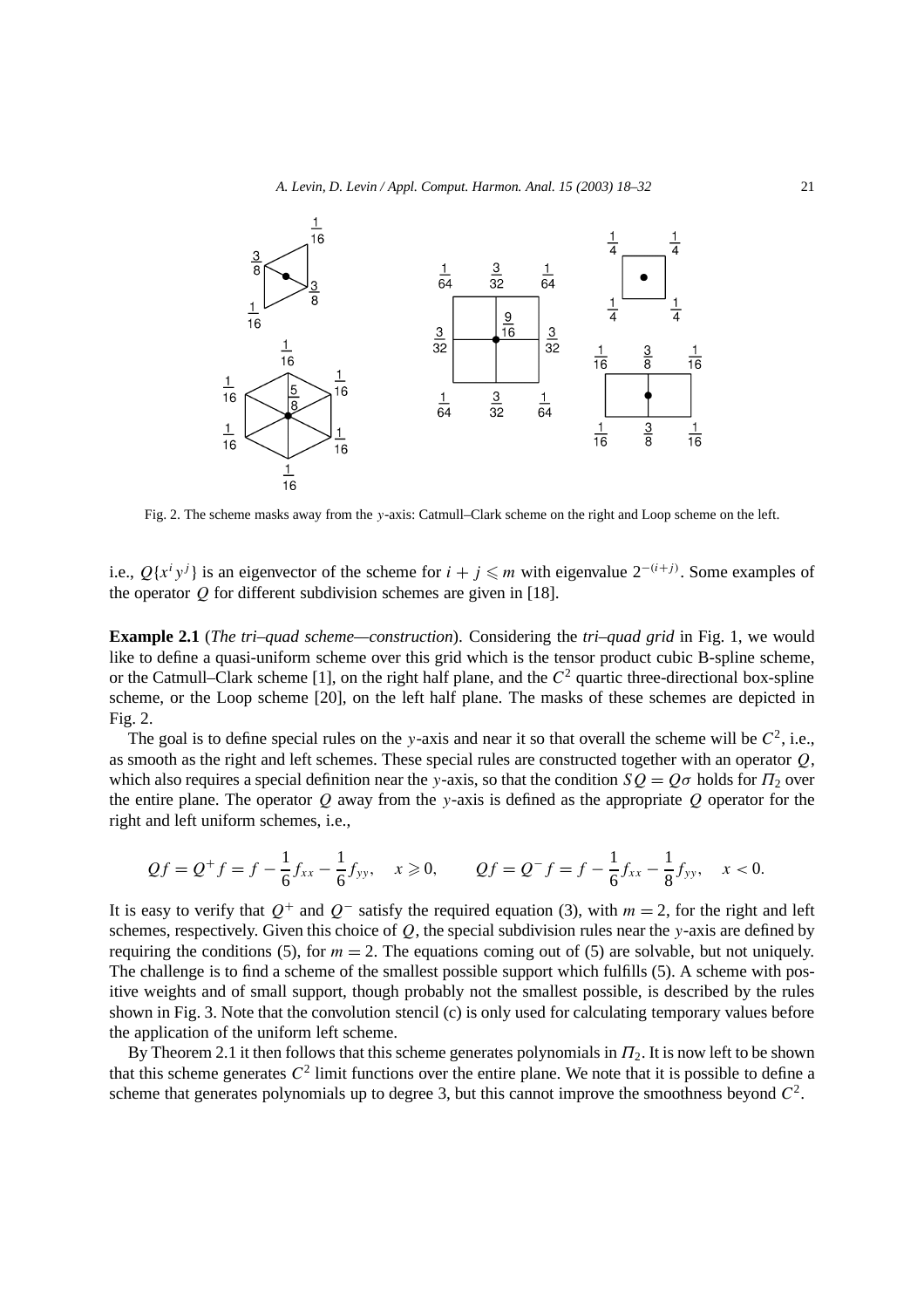

Fig. 3. The scheme near the *y*-axis: (a) The stencil for a new value at old grid points on the *y*-axis. (b) The stencil for a new value at new grid points on the *y*-axis. (c) The stencil of the operator defining temporary values on the *y*-axis before the application of the Loop scheme on *x <* 0.

**Remark 2.2.** The choice  $Q = Q^+$  on the *y*-axis is somewhat arbitrary. Different choices of *Q* lead to different subdivision rules. By experimenting with other choices of *Q* on the *y*-axis, we found that for some of them there does not exist subdivision schemes *S* with positive weights (e.g.,  $Q = Q^{-}$  or  $Q = (Q^- + Q^+)/2$  on the *y*-axis). With  $Q = Q^+$  on the *y*-axis we were able to get a subdivision scheme that consists of only three special rules, in which all weights are positive.

# **3. The analysis procedure and the tri–quad example**

In the following, we describe the procedure for checking whether a given quasi-uniform scheme *S* is  $C^m$ . We assume that *S* generates polynomials up to degree *m*, in the sense that (3) is satisfied for some *Q*. The justification of the different steps is given in the following sections.

First we recall (see [25]) that the local subdivision matrix that maps a region around the origin to itself must satisfy the necessary conditions for *C<sup>m</sup>* smoothness. Namely, that its eigenvalues are  $(1, 0.5, 0.5, \ldots, 2^{-m}, \ldots, 2^{-m})$  and each of them corresponds to an eigenvector with a polynomial as the limit function. The rest of the eigenvalues must be strictly smaller than 2<sup>−</sup>*<sup>m</sup>*. The analysis procedure:

- (1) Let  $L \subset X$  denote a subset of mesh points around the origin such that the values of the limit function in  $[-1, 1] \times [0, 1]$  depend only on control points in *L*. Furthermore, the values at iteration 1 in *L* and in  $\mathcal{E}L$ , namely  $SP|_L$  and  $SP|_{\mathcal{E}L}$ , depend only on the initial values in L,  $P|_L$ , where  $\mathcal E$  is a shift operator,  $\mathcal{E}L = \{(i, j + 1) | (i, j) \in L\}.$
- (2) Let *A* denote the local subdivision operator taking values in *L* to values in *L* after one subdivision iteration. Let *B* denote the operator taking values in *L* to values in  $\mathcal{E}L$ .
- (3) Using the left and right eigenvectors of *A*, form a basis *V* for the vectors of values in *L* such that the matrix form of *A* in the new basis is

$$
\tilde{A} = \left[\frac{A|C_0}{0|Y_0}\right].\tag{6}
$$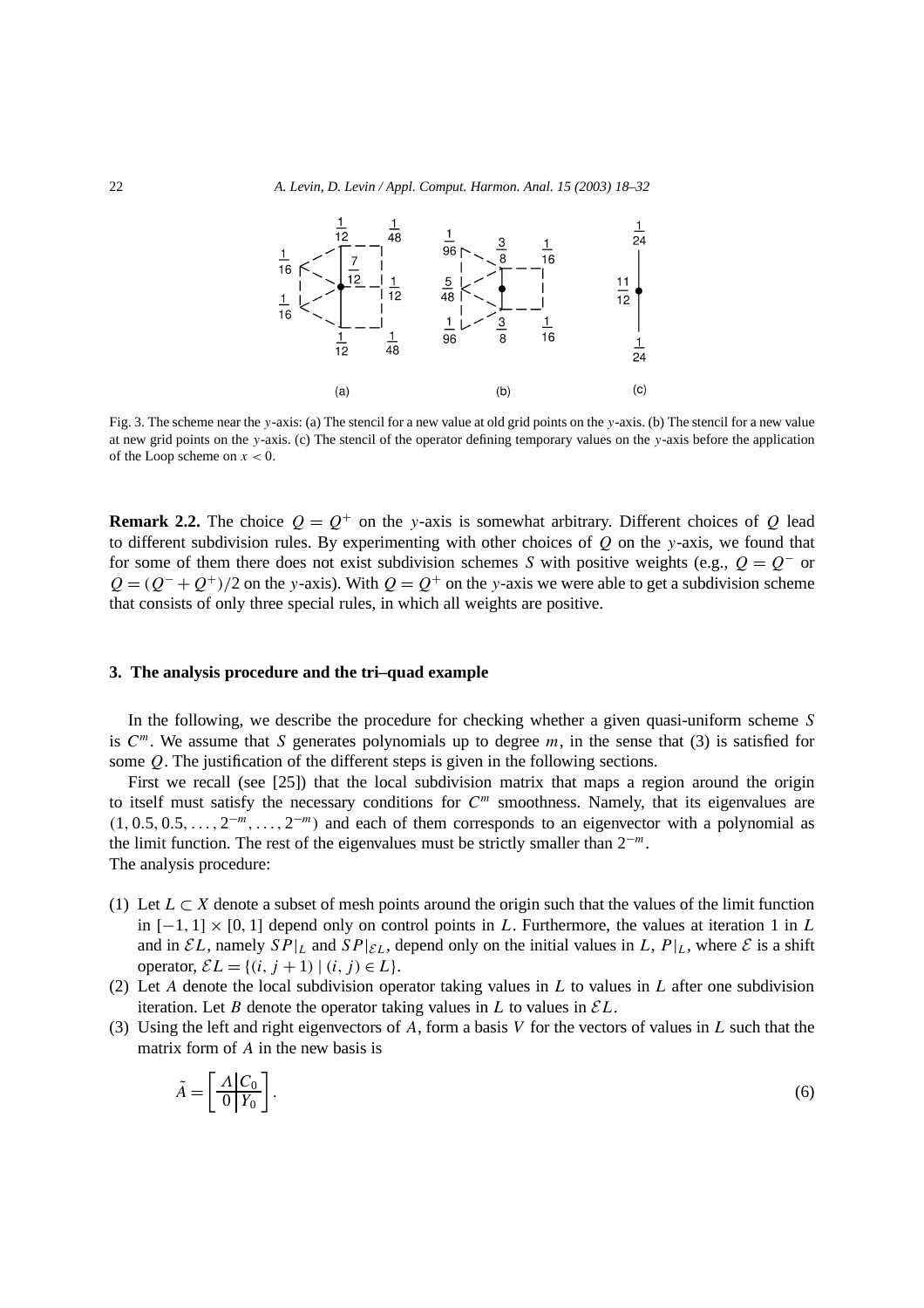Where  $\Lambda = \text{diag}(1, 0.5, 0.5, \ldots, 2^{-m}, \ldots, 2^{-m})$ . One way to do it is to compose the basis *V* from the  $(m + 1)(m + 2)/2$  right eigenvectors,

$$
Qf|_L, \quad f = x^i y^j, \ 0 \leqslant i + j \leqslant m,\tag{7}
$$

and a basis of the null space of the corresponding left eigenvectors.

(4) From the polynomial generation assumption about the scheme, it turns out that the matrix form of *B* in the basis *V* is

$$
\widetilde{B} = \left[\frac{\Theta \left|C_1}{0\right| Y_1}\right],\tag{8}
$$

where *Θ* is an upper-triangular matrix that has the same diagonal as *Λ*. Moreover, *Θ* has certain zero values above the diagonal, creating such diagonal blocks of sizes  $1, 2, 3, 4, \ldots$ , e.g., for  $m = 2$ 

$$
\Theta = \begin{bmatrix} \frac{1}{0} & * & * & * & * & * \\ \frac{0}{0} & 0.5 & 0 & * & * & * \\ \frac{0}{0} & 0 & 0.5 & * & * & * \\ \frac{0}{0} & 0 & 0 & 0.25 & 0 \\ 0 & 0 & 0 & 0 & 0.25 \end{bmatrix} .
$$
 (9)

(5) A sufficient condition for  $C^m$  continuity is that the *joint spectral radius* of  $Y_0$  and  $Y_1$ ,  $\rho_{\infty}(Y_0, Y_1)$ , is strictly less than 2<sup>−</sup>*<sup>m</sup>*, where

$$
\rho_{\infty}(Y_0, Y_1) = \limsup_{k \in \mathbb{Z}_+ \setminus 0} \left( \max \{ \|Y_{\varepsilon_k} Y_{\varepsilon_{k-1}} \cdots Y_{\varepsilon_1} \|_{\infty} : \, \varepsilon_i \in \{0, 1\}, \, i = 1, \ldots, k \} \right)^{1/k}.
$$
 (10)

Moreover, if  $\rho_{\infty}(Y_0, Y_1) = 2^{-(m+\alpha)}$ ,  $0 < \alpha \leq 1$  then the *m*th order derivatives of the limit function are Hölder continuous with exponent  $\alpha - \varepsilon$  for arbitrarily small  $\varepsilon > 0$ . Of course, this only holds if the limit function away from the *y*-axis is known to have that Hölder exponent.

**Remark 3.1.** A practical upper bound for the joint spectral radius  $\rho_{\infty}(Y_0, Y_1)$  can be computed by estimating the norms of all possible products of finite length  $k$  of  $Y_0$  and  $Y_1$ , i.e.,

$$
\rho_{\infty}(Y_0, Y_1) \leqslant \rho_{\infty}^{[k]}(Y_0, Y_1),\tag{11}
$$

where

$$
\rho_{\infty}^{[k]}(Y_0, Y_1) = \left(\max\left\{\|Y_{\varepsilon_k}Y_{\varepsilon_{k-1}}\cdots Y_{\varepsilon_1}\|_{\infty}; \ \varepsilon_i \in \{0, 1\}, i = 1, \ldots, k\right\}\right)^{1/k}.\tag{12}
$$

**Remark 3.2.** The condition  $\rho_{\infty}(Y_0, Y_1) < 2^{-(m+\alpha)}$ , in view of the special basis *V* used in (6), implies that the *m*th degree Taylor expansion coefficients of  $S^{\infty}P$  at dyadic points on the *y*-axis are all uniformly bounded. This is the main idea behind the theory presented here, the detailed proof is presented in Section 6.

**Example 3.3** (*The tri–quad scheme—C*<sup>2</sup> *analysis*). Let us apply the above analysis tools for the tri–quad scheme presented above. The set *L* is the set of  $|L| = 45$  points

$$
L = \{(i, j): i = 0, 1, 2, -4 \leq j \leq 4, j \in \mathbb{Z}\} \cup \{(i, j + 0.5i): i = -1, -2, -4 \leq j \leq 4, j \in \mathbb{Z}\}.
$$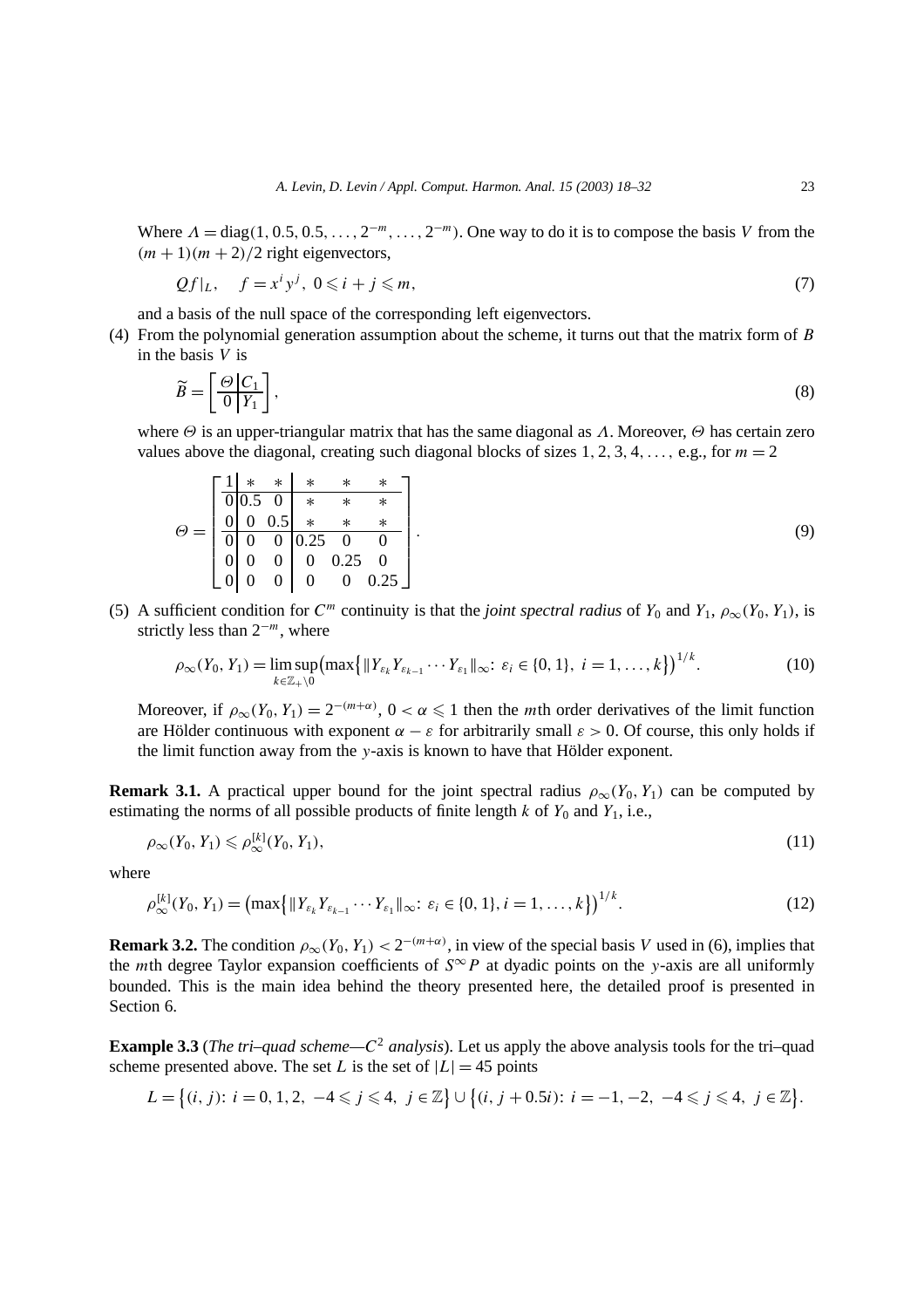The matrices *A* and *B* are evaluated as follows: First we choose an ordering of the points in *L*,  $L = \{(i_1, j_1), \ldots, (i_{|L|}, j_{|L|}\}\)$ . An entry  $A_{k,\ell}$  in *A* corresponds to a pair of points  $((i_k, j_k), (i_\ell, j_\ell))$ . Applying the subdivision scheme to initial data set  $P = \delta_{(i_k, j_k)}$  which is 1 at the point  $(i_\ell, j_\ell)$  and zero elsewhere, we have

$$
A_{k,\ell} = (S\delta_{(i_{\ell},j_{\ell})})_{(i_k,j_k)}, \quad k = 1,\ldots, |L|, \ell = 1,\ldots, |L|.
$$

The entries of the matrix *B* are

$$
B_{k,\ell} = (S\delta_{(i_{\ell},j_{\ell})})_{(i_k,j_k+1)}, \quad k = 1,\ldots, |L|, \ell = 1,\ldots, |L|.
$$

The matrices  $\tilde{A}$  and  $\tilde{B}$  are just the representation of *A* and *B*, respectively, in another basis *V*. The construction of this basis is described in item 3 of the analysis procedure above, and it involves the computation of the polynomial eigenvectors of *S*.

The upper-left block *Θ* of *B* for the tri–quad scheme is

$$
\Theta = \begin{bmatrix} \frac{11 - 0.1859 \ 0.0476 - 0.0039 \ 0.0271 \ -0.0181} \\ 0 & 0.5 \ 0 & -0.0036 \ -0.1398 \ 0.0921 \\ 0 & 0 & 0.5 \ -0.0968 \ 0.0241 \ -0.0216 \\ 0 & 0 & 0.25 \ 0 & 0 \\ 0 & 0 & 0 & 0.25 \ 0 \end{bmatrix} . \tag{13}
$$

A bound for  $\rho_{\infty}(Y_0, Y_1)$  may be estimated by  $\rho_{\infty}^{[k]}(Y_0, Y_1)$  using Remark 3.1, and this is used to compute a lower estimate  $\alpha_k = -2 - \log_2(\rho_{\infty}^{[k]}(Y_0, Y_1))$  of the Hölder exponent. We obtained

$$
\alpha \geq \alpha_{18} = -2 - \log_2(\rho_{\infty}^{[18]}(Y_0, Y_1)) = 0.5942. \tag{14}
$$

Hence, we deduce that the tri–quad scheme is at least  $C^{2.5942}$ . A straightforward extrapolation of the values  $\alpha_k$  as a function of  $1/k$  indicates that  $\lim_{k\to\infty} \alpha_k \sim 1$ , leading to the conjecture that the tri–quad scheme is  $C^{3-\varepsilon}$  for any  $\varepsilon > 0$ . This conjecture is, at least, in agreement with the spectral radii of  $Y_0$  and *Y*<sub>1</sub>,  $\rho(Y_0) = \rho(Y_1) = 1/8$ .

The following sections justify the above analysis procedure.

#### **4. The matrix subdivision scheme** *(A, B)*

By assumption, the subdivision scheme is  $C<sup>m</sup>$  away from the *y*-axis, and all we need is to check the convergence and the smoothness near the *y*-axis. We do it by monitoring the values generated in a wide enough strip of mesh points along the *y*-axis. Specifically, we consider the strip

$$
J = \{(i, j): -M \leqslant i \leqslant N, j \in \mathbb{Z}\} = \bigcup_{j \in \mathbb{Z}} \mathcal{E}^j L. \tag{15}
$$

By the definition of *L*, the subdivision scheme *S* takes values in *J* to values in *J* in the next iteration,

$$
Sf^n|_J = f^{n+1}|_J.
$$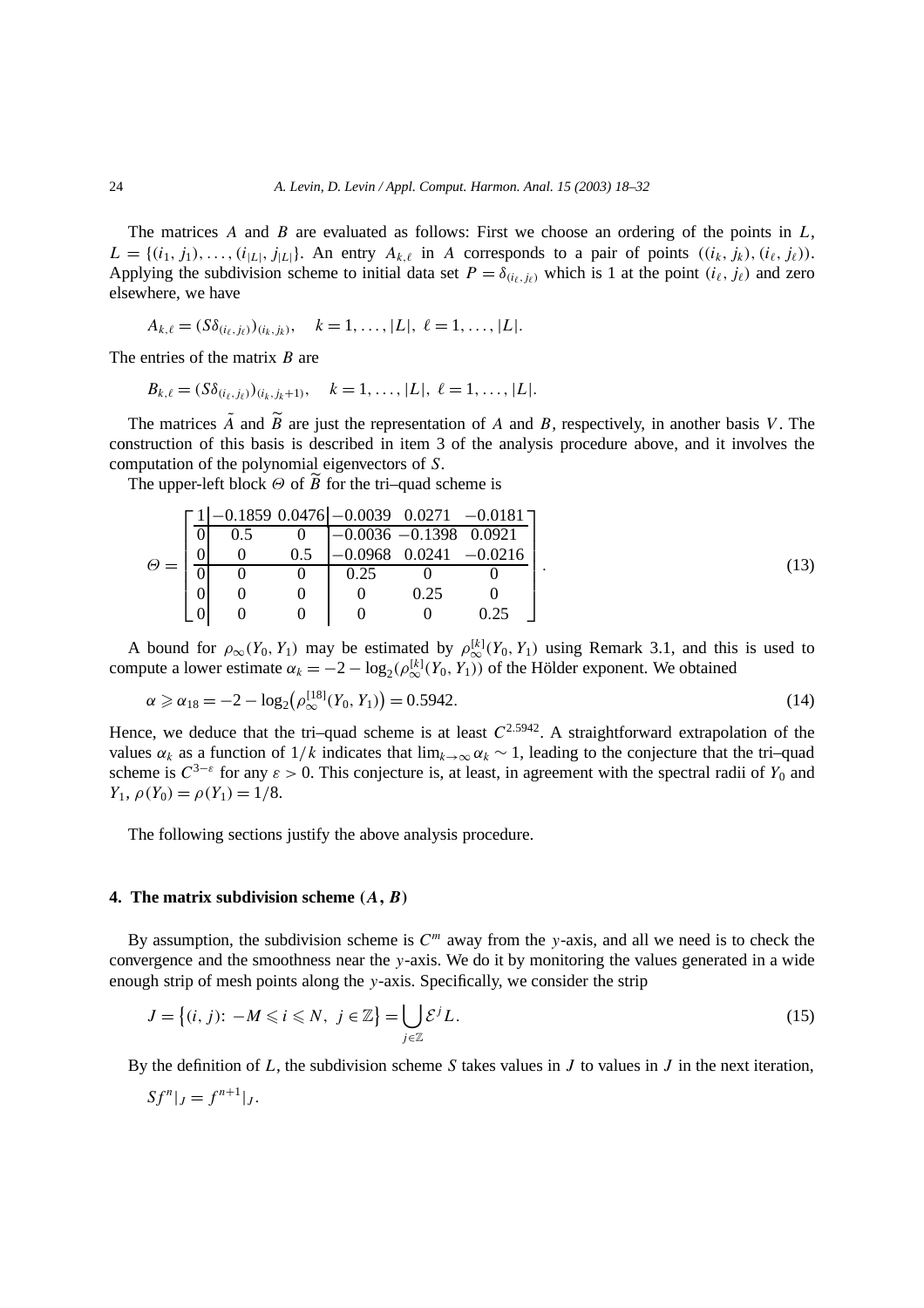Restricted to *J* , we view *S* as a univariate vector-valued subdivision scheme, as follows: To each integer point  $(0, j2^{-n})$  on the *y*-axis we relate the vector of data values  $v_j^n = f^n|_{\mathcal{E}^jL}$ . The operators *A* and *B* defined above constitute a vector-valued binary subdivision scheme with the 2-term mask *(A, B)*, namely,

$$
v_{2j}^{n+1} = Av_j^n, \qquad v_{2j+1}^{n+1} = Bv_j^n. \tag{16}
$$

This scheme is equivalent to *S* near the *y*-axis, in the following sense. First, every set of control points generated by *S* can be generated by the vector-valued scheme, simply by taking as initial data to the vector-valued scheme, groups of control points over integer shifts of *L* in the *y*-direction,  $v_j^0 = P|_{E/L}$ . Second, the values  $\{v_j^n\}_{j=0}^{2^n-1}$  at iteration *n* of the vector scheme are the same as the values generated by *S* at the *n*th iteration if the initial data for *S* over *L* is taken as  $v_0^0$ .

Also, by the definition of *L*, the strip *J* is wide enough to capture the behavior of the *m*th order derivatives on the *y*-axis. If we show that the vector-valued scheme with the mask *(A, B)* generates bounded sequences, then we know that *S* generates bounded values. If the vector-valued scheme is  $C^0$ , i.e., generates  $C^0$  univariate vector-valued functions, then it follows that *S* is  $C^0$  along the *y*-axis as well. Yet, the mask of the vector-valued scheme has only two terms, and, as such, it cannot produce a  $C<sup>0</sup>$  limit from an arbitrary vector-valued data. Even if we find a way to overcome this hurdle, we cannot push it further to higher order smoothness, since the vector-valued scheme is univariate and we are also interested in derivatives in the *x*-direction and in mixed derivatives as well.

Here comes into play the representation of the vector-valued data in the eigenvectors basis. The idea here is, that knowing the coefficients in the eigenvectors expansion at a point, gives us the Taylor expansion (up to degree  $m$ ) of the limit function at that point, i.e., the coefficient of the monomial eigenvector  $Q[x^i y^j]$  with eigenvalue  $2^{-(i+j)} \ge 2^{-m}$  is the coefficient of  $x^i y^j$  in the Taylor expansion. The eigenvectors corresponding to eigenvalues smaller than 2<sup>−</sup>*<sup>m</sup>* do not contribute to the *m*th order derivatives. At a given dyadic point we know exactly how the coefficients of the monomial eigenvectors evolve with the iterations. The matrix subdivision scheme with the mask  $(\tilde{A}, \tilde{B})$  fills up the coefficients of these eigenvectors on finer grids.

We want to show that the coefficients corresponding to the main eigenvalues remain bounded or tend to zero at a certain rate during the refinement process. For example, the constant term must remain bounded. Linear terms at refinement level *n*, multiplied by  $2^n$  must remain bounded. In general, the coefficient of the monomial eigenvector  $Q[x^i y^j]$  corresponding to the monomial  $x^i y^j$ , should stay bounded when multiplied by  $2^{(i+j)n}$ . All the rest of the coefficients of eigenvectors must tend to zero when multiplied by  $2^{n(m+\alpha)}$ ,  $\alpha > 0$ . If these conditions are satisfied, we can show that the *m*th order derivatives of *S* are Hölder continuous of order *α*.

In order to study the rate at which certain coefficients tend to zero, we rescale the vector-valued scheme  $(\tilde{A}, \tilde{B})$ , multiplying by corresponding powers of  $2^n$  when represented in the basis *V*. We obtain a nonstationary vector-valued scheme  $(A_n, B_n)$  where the masks  $(A_n, B_n)$  depend on the iteration level *n*, through

$$
A_n = \Delta^{n+1} \tilde{A} \Delta^{-n}, \qquad B_n = \Delta^{n+1} \tilde{B} \Delta^{-n},
$$

where *∆* is a diagonal matrix with the diagonal values

diag(
$$
\Delta
$$
) = (1, 2, 2, 4, 4, 4, ..., 2<sup>m</sup>, ..., 2<sup>m</sup>, 2<sup>m+\alpha</sup>, ..., 2<sup>m+\alpha</sup>). (17)

Our goal, then, is to show that the nonstationary vector-valued scheme is *stable*, i.e., it generates values which are uniformly bounded, given bounded initial data.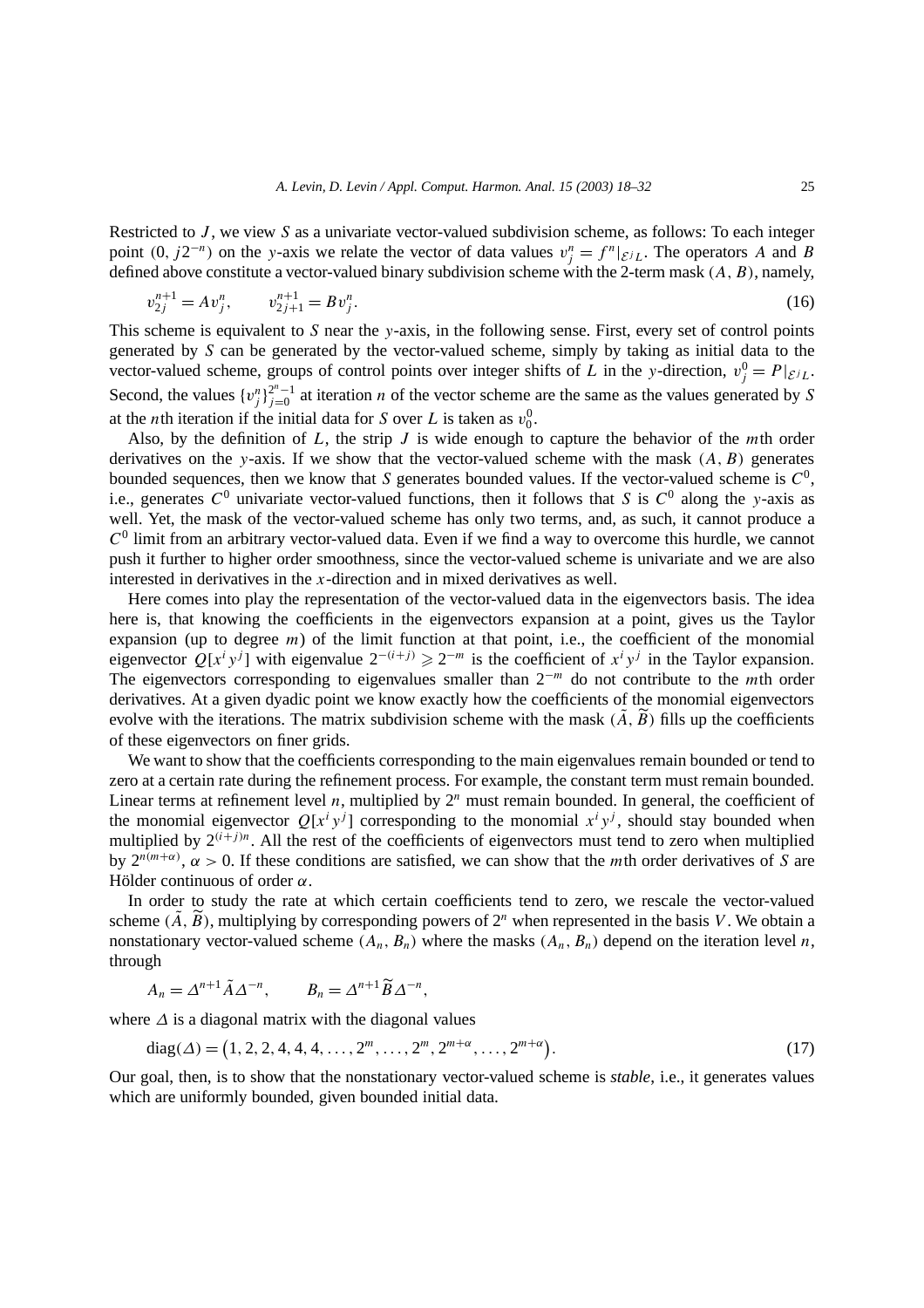It is easy to see that  $A_n$  converges geometrically to a matrix with the shape

$$
A_{\infty} = \left[ \frac{I}{0} \frac{0}{2^{m+\alpha} Y_0} \right].
$$

Also, due to the shape of  $\Theta$  (9),  $B_n$  also converges with the same speed to

$$
B_{\infty} = \left[ \frac{I}{0} \frac{0}{2^{m+\alpha} Y_1} \right].
$$

The particular issue of the stability of nonstationary subdivision schemes has been studied in [12]. It turns out that the nonstationary scheme  $(A_n, B_n)$  is asymptotically equivalent to the limit scheme  $(A_{\infty}, B_{\infty})$ , and thus it is enough to check whether  $(A_{\infty}, B_{\infty})$  is stable. A necessary condition for the stability of the scheme  $(A_{\infty}, B_{\infty})$  is that the joint spectral radius of  $Y_0$  and  $Y_1, \rho_{\infty}(Y_0, Y_1)$ , does not exceed  $2^{-(m+\alpha)}$ .

# **5.** *C<sup>m</sup>* **analysis and Hölder continuity near the** *y***-axis**

In this section we relate the uniform rate of decay of coefficients of eigenvectors of *A* to the Hölder exponent of continuity of the *m*th order derivatives of the limit function. We suppose that the limit function away from the *y*-axis is in  $C^{m+\alpha}$ , i.e., its *m*th order derivatives away from the *y*-axis have Hölder exponent of continuity  $0 < \alpha \leq 1$ .

Let us denote the Hölder constant of a function *F* in a domain  $U \subset \mathbb{R}^2$  by

$$
H(F, \alpha, U) = \sup_{x, y \in U, x \neq y} \frac{|F(x) - F(y)|}{\|x - y\|^{\alpha}}.
$$
\n(18)

We define a domain *W* as the pair of rectangles

$$
W = \left( \left[ -1, -\frac{1}{2} \right] \times [0, 1] \right) \cup \left( \left[ \frac{1}{2}, 1 \right] \times [0, 1] \right). \tag{19}
$$

By the definition of *L*, the limit function on *W* depends only on the control points in *L*. Assuming that the *m*th order derivatives away from the *y*-axis are Hölder continuous with Hölder exponent *α*, we get, from the linearity and the local support of *S*, that

$$
H(D^m S^\infty P, \alpha, W) \leqslant c \|P\|_{\infty, L},\tag{20}
$$

for some  $c > 0$ , where  $D^m$  denotes any differential operator  $D^m$  of order *m*. It is also easy to verify that for any domain *U*,

$$
H(F(\lambda \cdot), \alpha, U) = \lambda^{\alpha} H(F, \alpha, \lambda U), \quad \forall \lambda > 0.
$$
\n<sup>(21)</sup>

We want to study the Hölder constant of  $S^{\infty}P$  closer and closer to the *y*-axis,  $H(D^mS^{\infty}P, \alpha, 2^{-n}W)$ , *n* ∈  $\mathbb{Z}_+$ . But  $S^{\infty}P = (S^{\infty}S^nP)(2^n)$ . Therefore, we get using (21) that

$$
H(D^m S^{\infty} P, \alpha, 2^{-n} W) = H(2^{mn} D^m (S^{\infty} S^n P)(2^n \cdot), \alpha, 2^{-n} W)
$$
  
= 
$$
2^{mn} 2^{\alpha n} H(D^m S^{\infty} S^n P, \alpha, W),
$$

and then from (20), we have

$$
H(D^m S^{\infty} P, \alpha, 2^{-n} W) \leqslant 2^{n(m+\alpha)} c \| S^n P \|_{\infty, L}.
$$
\n<sup>(22)</sup>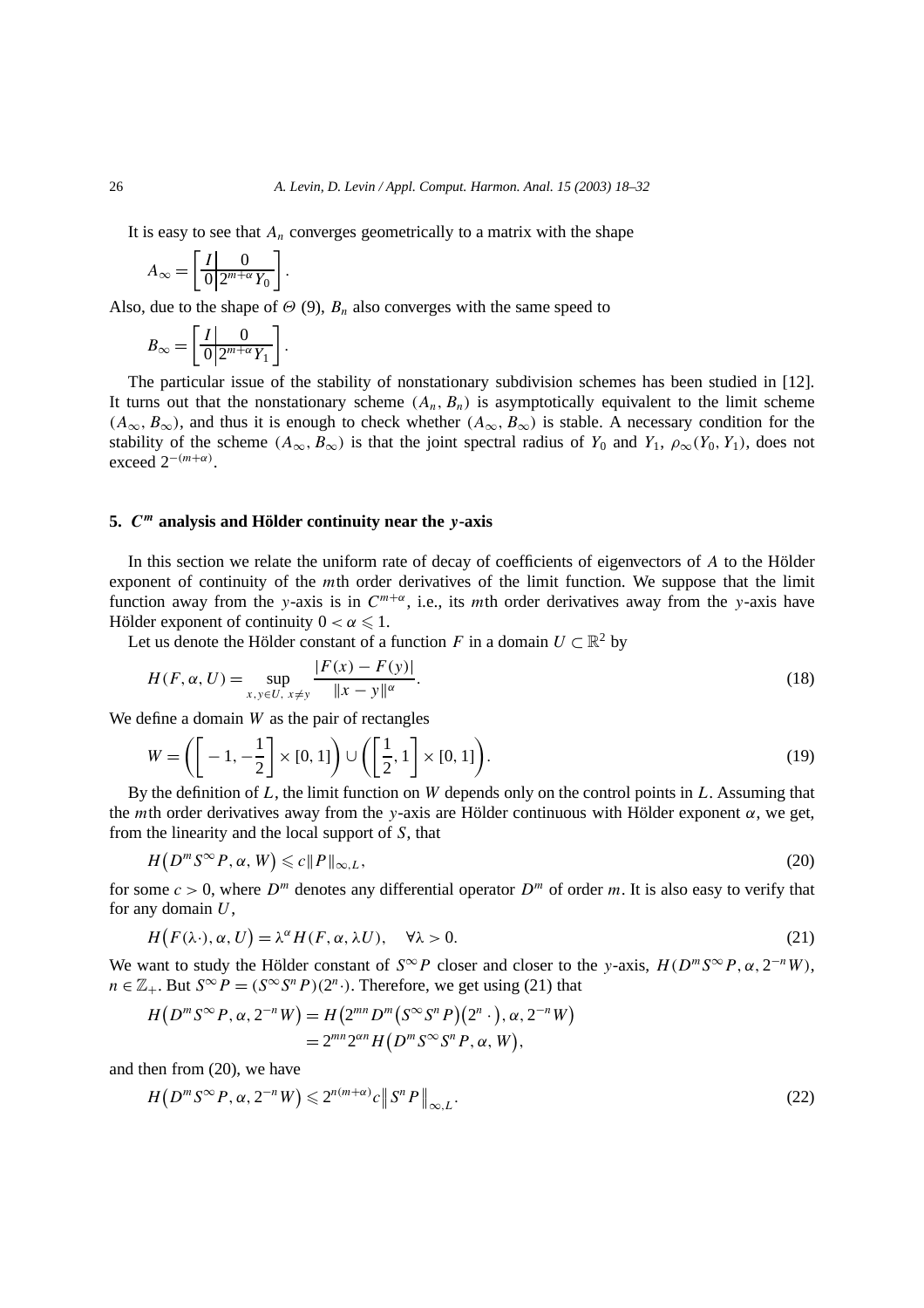Similarly, the limit function on  $2^{-n}\mathcal{E}^iW$  depends only on the values of  $S^nP$  in  $\mathcal{E}^iL$ , and by using (21) and recalling that *S* is *y*-direction shift invariant, we get

$$
H(D^m S^{\infty} P, \alpha, 2^{-n} \mathcal{E}^i W) \leq 2^{n(m+\alpha)} c \|S^n P\|_{\infty, \mathcal{E}^i L}, \quad \forall n \in \mathbb{Z}_+, \forall i \in \mathbb{Z}.
$$
 (23)

Later on we use the above relations to prove that the Hölder constant of  $D^m S^{\infty} P$  is uniformly bounded in the domains  $2^{-n}\mathcal{E}^i W$ ,  $n \in \mathbb{Z}_+$ ,  $i \in \mathbb{Z}$ . In the next section we show that uniform Hölder continuity over the domains  $2^{-n}\mathcal{E}^i W$  implies Hölder continuity over the entire plane.

## **6. Uniform Hölder continuity over the plane**

We now show how to deduce Hölder continuity over a domain from the uniform Hölder continuity over subsets of the domain, provided that the closure of their union covers the domain.

Since we assume Hölder continuity away from the *y*-axis, we restrict our attention to the strip [−1*,* 1] × [−∞*,*∞]. Define

$$
U = \bigcup_{j \in \mathbb{Z}} \mathcal{E}^j W = \left( \left[ -1, -\frac{1}{2} \right] \cup \left[ \frac{1}{2}, 1 \right] \right) \times (-\infty, \infty).
$$

**Lemma 6.1** (Uniform Hölder continuity away from the *y*-axis). Let  $F: \mathbb{R}^2 \to \mathbb{R}$  denote a function which *is continuous everywhere except maybe the y-axis. If for all*  $i \in \mathbb{Z}$ ,  $H(F, \alpha, \mathcal{E}^i W) \leq c$ , then for any  $p = (p_1, p_2), q = (q_1, q_2) \in U$  *such that*  $|p_2 - q_2| \leq 1$ *,* 

$$
\left| F(p) - F(q) \right| \leqslant 3c \|p - q\|^{\alpha}.
$$
\n<sup>(24)</sup>

**Proof.** Let  $p, q \in U$ , and let *r* denote the point with coordinates  $(p_1, q_2) \in U$ . Since *r* and *q* only differ by their first coordinate, they belong to the same integer shift of *W*, and therefore

$$
\left| F(r) - F(q) \right| \leqslant c \|r - q\|^{\alpha}.
$$
\n<sup>(25)</sup>

We now observe  $|F(p) - F(r)|$ . In case p and r belong to the same integer shift of W, we have that  $|F(p) - F(r)| \leq c \|p - q\|^{\alpha}$ . Otherwise, we assume, w.l.o.g, that  $r_2 > p_2$ . We now use the assumption that  $|p_2 - q_2|$  ≤ 1. For  $s = (p_1, |r_2|)$ , we have that

$$
\big|F(p)-F(s)\big|\leqslant c\|p-s\|^{\alpha},\qquad \big|F(r)-F(s)\big|\leqslant c\|r-s\|^{\alpha},
$$

and, because  $\|p - s\|$ ,  $\|r - s\| \leq \|p - r\|$ , we get

$$
\left| F(p) - F(r) \right| \leqslant 2c \| p - r \|^{\alpha}.
$$
\n<sup>(26)</sup>

From (25) and (26) we get that

$$
\big|F(p) - F(q)\big| \leqslant 3c \|p - q\|^{\alpha}.\qquad \Box
$$

**Corollary 6.2.** *Let*  $n > 0$ *. If for all*  $i \in \mathbb{Z}$ *,*  $H(F, \alpha, 2^{-n}\mathcal{E}^i W) \leq c$ *, then* 

$$
|p_2 - q_2| \leq 2^{-n} \quad \Rightarrow \quad |F(p) - F(q)| \leq 3c||p - q||^{\alpha}, \quad \forall p, q \in 2^{-n}U.
$$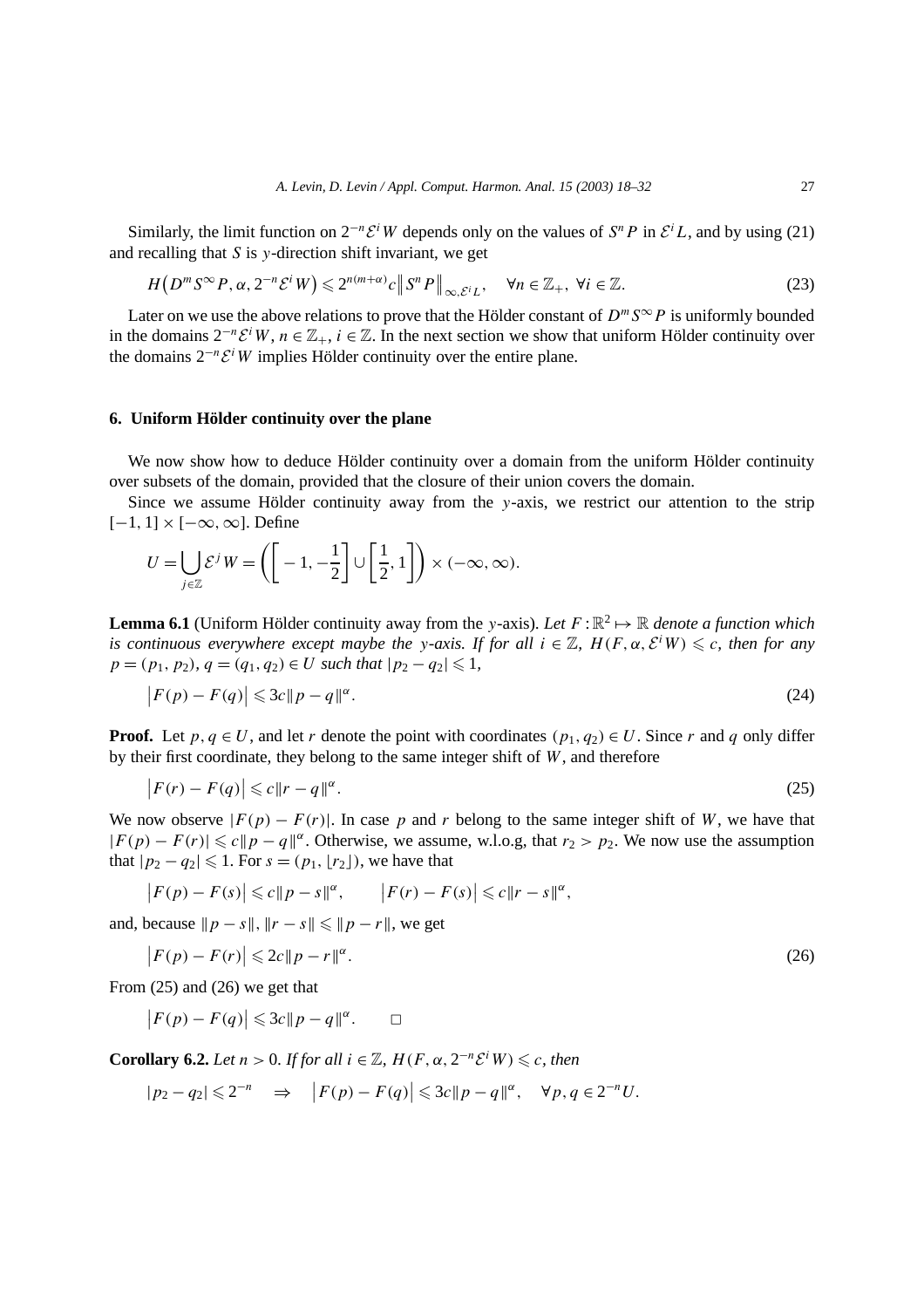**Proof.** Using (21), we have

 $H(F(2^{-n}\cdot), \alpha, \mathcal{E}^i W) \leq 2^{-n\alpha}c.$ 

From Lemma 6.1 it follows that  $\forall p, q \in U$  such that  $|2^n p_2 - 2^n q_2| \leq 1$ ,

 $|F(2^{-n}2^{n}p) - F(2^{-n}2^{n}q)| \leq 3 \cdot 2^{-n\alpha}c|2^{n}p - 2^{n}q|^\alpha = 3c||p - q||^\alpha.$ 

**Lemma 6.3** (Uniform continuity near the *y*-axis). Let  $F: \mathbb{R}^2 \mapsto \mathbb{R}$  denote a function which is bounded *and continuous everywhere except maybe on the <i>y*-axis. If for all  $i \in \mathbb{Z}$ , and  $n \ge 0$ ,  $H(F, \alpha, 2^{-n}\mathcal{E}^i W) \le c$ , *then*

$$
H(F, \alpha, \left( [-1, 1] \setminus \{0\} \right) \times (-\infty, \infty)) < \infty.
$$
\n
$$
(27)
$$

*Furthermore, F may be redefined on the y-axis so that*

$$
H(F, \alpha, [-1, 1] \times (-\infty, \infty)) < \infty.
$$
\n<sup>(28)</sup>

**Proof.** For  $p, q \in ([-1, 1] \setminus \{0\}) \times (-\infty, \infty)$  we would like to show that  $|F(p) - F(q)| \leq \tilde{c}|p - q|^{\alpha}$ . This is established by considering all the different cases of relative locations of  $p = (p_1, p_2)$  and  $q = (q_1, q_2)$ :

- (1) If *p* and *q* are far away from each other, we use the fact that *F* is bounded.
- (2) If *p* and *q* are not on the same side of the *y*-axis, we define  $r = (-p_1, p_2)$ , and use the triangle  $\text{inequality}$   $|F(p) - F(q)| \le |F(p) - F(r)| + |F(r) - F(q)|$ .  $|F(p) - F(r)|$  can be bounded by Corollary 6.2 since *p* and *r* lie in the same strip  $2^{-n}U$ . The term  $|F(r) - F(q)|$  will be estimated by cases  $(3)$ – $(5)$  below.
- (3) The case  $p_1 \neq q_1$  and  $p_2 \neq q_2$ , when p and q are from the same side of the *y*-axis. We define *r* =  $(p_1, q_2)$  and use  $|F(p) - F(q)| \le |F(p) - F(r)| + |F(r) - F(q)|$ . That reduces the problem to the cases  $p_1 = q_1$  or  $p_2 = q_2$ .
- (4) The case  $p_1 = q_1$ . If  $|p_2 q_2| \leq 1/2|p_1|$ , Corollary 6.2 does the job. Otherwise, we define  $r_1$  further from the *y*-axis, and use  $|F(p) - F(q)| \leq |F(p_1, p_2) - F(r_1, p_2)| + |F(r_1, p_2) - F(r_1, q_2)| +$  $|F(r_1, q_2) - F(q_1, q_2)|$ . The mid-term is bounded using Corollary 6.2. The other terms are settled by case (5).
- (5) The case of *p* and *q* being on the same side of the *y*-axis and  $p_2 = q_2$ . This case is established by defining intermediate points along the line segment between *p* and *q* on the boundaries between dilations of *U*, and summing up the contributions. If  $p \in 2^{-m}U$  and  $q \in 2^{-n}U$ ,  $n > m$ , we have, using Corollary 6.2,

$$
\left|F(p) - F(q)\right| \leqslant 6c\|p - q\|^{\alpha} + 3c\sum_{m+1}^{n-1} \left(2^{-i} - 2^{-i-1}\right)^{\alpha},
$$

where the above sum is set to zero if  $n = m + 1$ . If  $n > m + 1$  we have

$$
\sum_{m+1}^{n-1} (2^{-i} - 2^{-i-1})^{\alpha} = \frac{1}{2^{\alpha} - 1} (2^{-(m+1)\alpha} - 2^{-n\alpha}) \leq \hat{c} ||p - q||^{\alpha}.
$$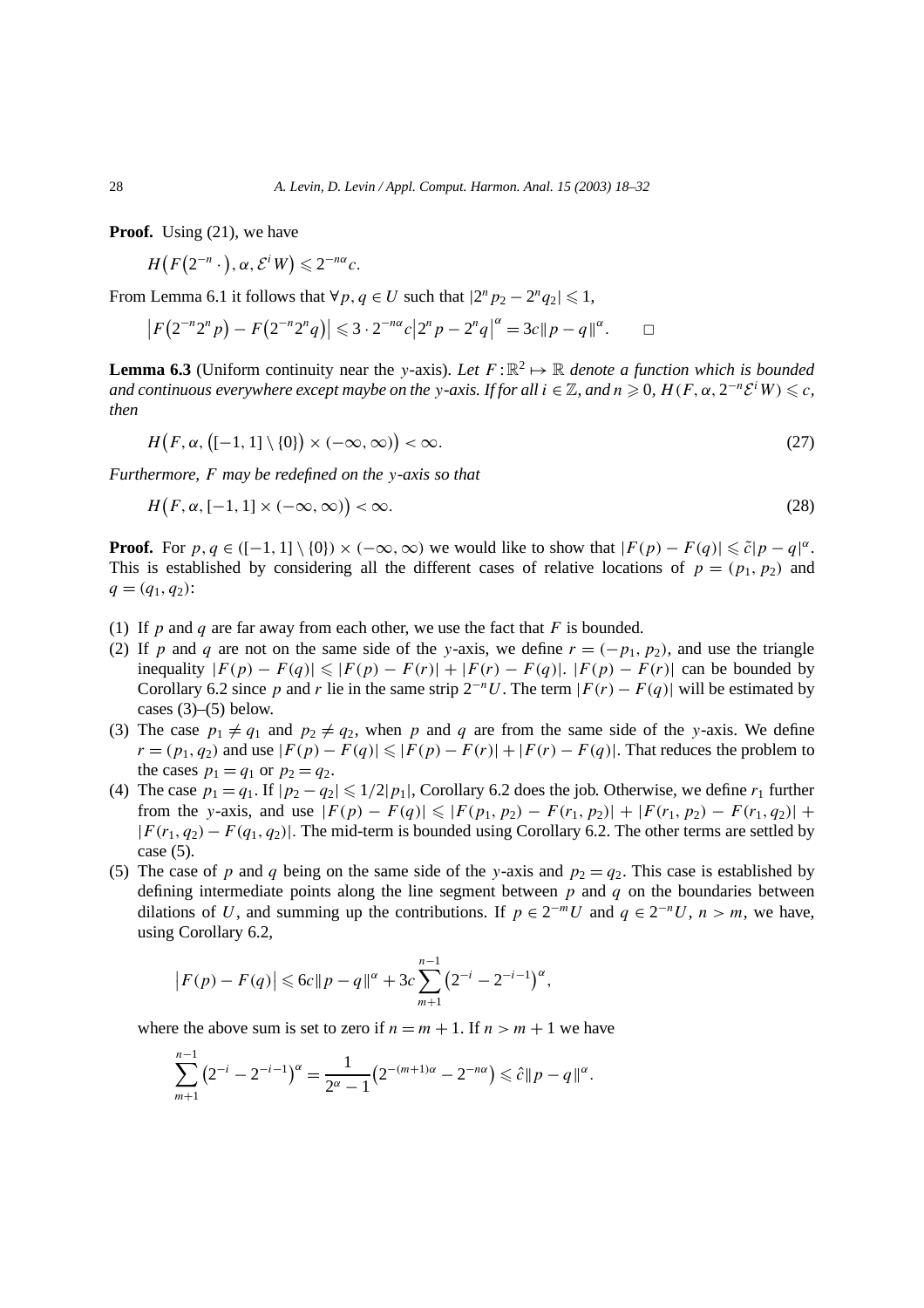The above considerations prove (27), i.e., uniform Hölder continuity over the split domain  $\hat{U} =$  $([-1, 1] \setminus \{0\}) \times (-\infty, \infty)$ . To extend the result to  $[-1, 1] \times (-\infty, \infty)$  we observe that (27) implies that for any sequence  $\{p^{(n)}\} \subset \tilde{U}$  converging to a point  $(0, y)$  on the *y*-axis, there is a unique limit lim<sub>n→∞</sub>  $F(p^{(n)})$ . The result (28) thus follows by redefining  $F(0, y)$  as this limit.  $□$ 

All the above results lead to the main result of this paper.

**Theorem 6.4.** *Assume that S is a C<sup>m</sup> scheme away from the y-axis, and that the mth order derivatives of its limit function there have Hölder exponent of continuity*  $0 < \alpha \leq 1$ . Also, assume that (3) is satisfied *for some*  $Q: \Pi_m \to l(X)$ *. Let*  $Y_0$  *and*  $Y_1$  *be defined as in* (6)*,* (8)*.* 

*If*  $\rho_{\infty}(Y_0, Y_1) < 2^{-(m+\alpha)}$ , then *S* is globally  $C^m$  and the mth order derivatives of its limit functions *have Hölder exponent α.*

**Proof.** First we note, that in order to avoid the problem of unbounded sequences of control points, it is enough to assume that the control points *P* are zero in  $J \setminus L$ . In view of Lemma 6.3, and since  $D^m S^{\infty} P$  exists away from the *y*-axis, it suffices to show that  $H(D^m S^{\infty} P, \alpha, 2^{-n} \mathcal{E}^i W) \leq c$ ,  $\forall n \in \mathbb{Z}_+,$ *i* ∈  $\mathbb{Z}$ . Equation (23) exhibits the relation between the Hölder constant over the domains  $2^{-n}\mathcal{E}^iU$  and the values of the control points over  $\mathcal{E}^i L$ , namely  $||S^n P||_{\infty, \mathcal{E}^i L}$ . It seems that we have to show that  $\|S^nP\|_{\infty, \mathcal{E}^i} = O(2^{-n(m+\alpha)})$ , which in general is false, so we have to be more careful.

Let *G* denote the projection of values in *L* onto the subspace of the  $(m+1)(m+2)/2$  right eigenvectors of *A*, namely, span $\{Qf|_L, f = x^i y^j, 0 \leq i + j \leq m\}$ . All the other eigenvectors of *A* are in ker*(G)*. We note that  $G(S^n P |_{\mathcal{E}^i}(L))$  consists only of a combination of eigenvectors that correspond to polynomials of degree  $\leq m$  in the limit. Their *m*th order derivatives are either zero or constant, and they have zero Hölder constant. Therefore, we can reduce the discussion to data  $S<sup>n</sup>P|_{E^tL}$  which is a combination of eigenvectors of *A* with eigenvalues smaller than  $2^{-m}$ , i.e., to  $(I - G)(S^n P|_{\mathcal{E}^i}(L))$ . It is easy to check, in view of the definition of the matrix subdivision scheme *(A, B)*, and in view of Section 4, that

$$
\left\| (I - G) \left( S^n P|_{\mathcal{E}^i L} \right) \right\|_{\infty} \leqslant c \left( \rho_{\infty} (Y_0, Y_1) + \varepsilon \right)^n, \tag{29}
$$

for any  $\varepsilon > 0$ . And this, in view of (23), implies that the *m*th order derivatives of  $S^{\infty}P$  have Hölder exponent  $\alpha$  in  $\mathbb{R}^2$ .

To complete the proof of  $C<sup>m</sup>$  continuity we use the same method to prove this result for all lower order derivatives of  $S^{\infty}P$ . To deal with the *k*th order derivatives, for  $k < m$ , we replace the definition of  $\Delta$  in (17) by

diag(
$$
\Delta
$$
) = (1, 2, 2, 4, 4, 4, ..., 2<sup>k</sup>, ..., 2<sup>k</sup>, 2<sup>k+1</sup>, ..., 2<sup>k+1</sup>). (30)

Also, we redefine of the above projection operator *G* to be the projection onto the subspace of the  $(k + 1)(k + 2)/2$  right eigenvectors of *A* corresponding to monomials of degrees  $\leq k$ , namely, span $\{Qf|_L, f = x^i y^j, 0 \leq i + j \leq k\}$ . In view of the structure of  $\tilde{A}$  and  $\tilde{B}$  in (6), (8), the arguments used for the *m*th order derivative can be repeated here, and the claim of the theorem is proved.  $\Box$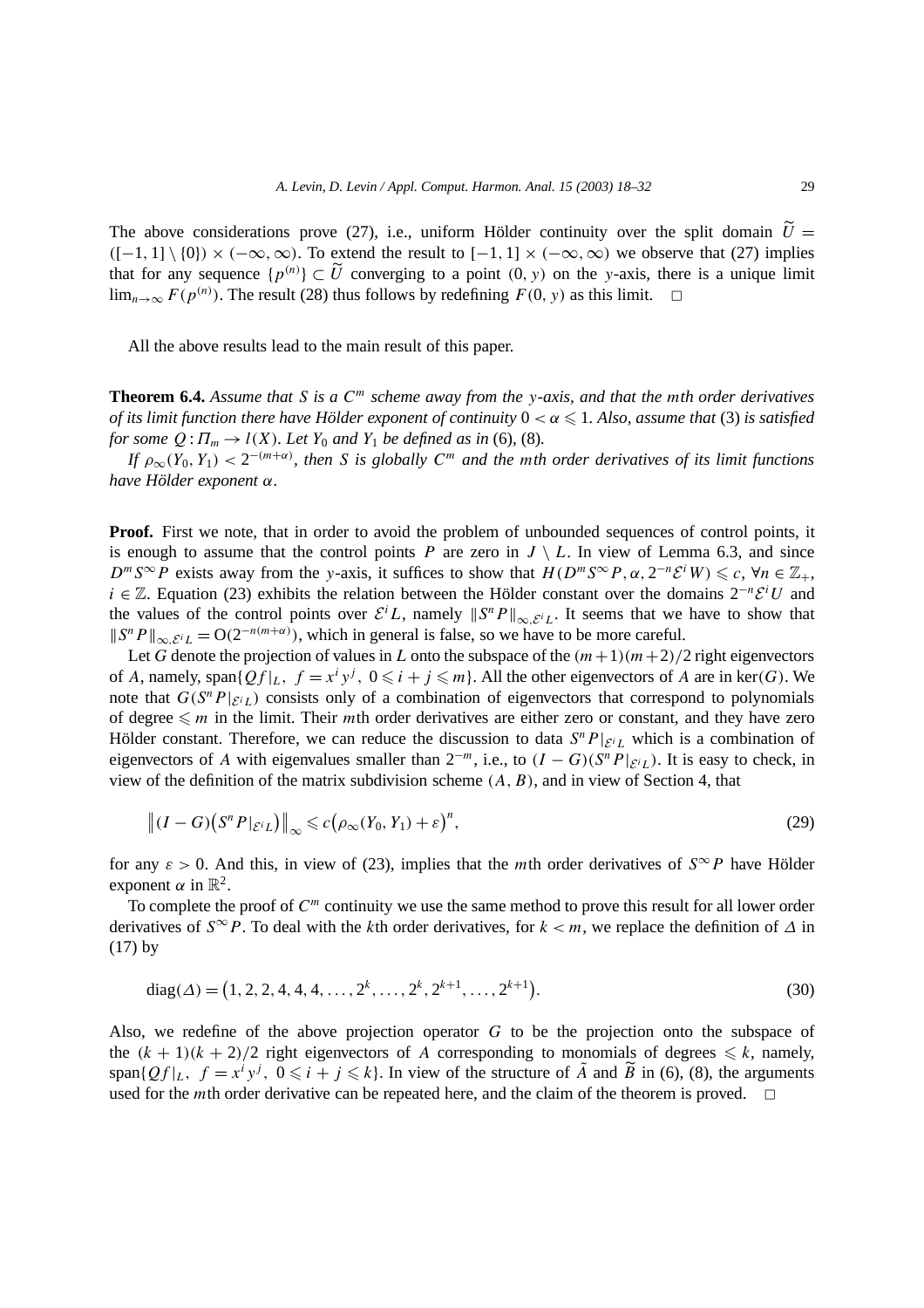### **7. Conclusions and open issues**

#### *7.1. A simple smoothness check*

In this paper, we have presented an algorithm for checking the smoothness of quasi-uniform subdivision schemes. It is important to note that the algorithm is simple to apply. It does not require the construction of complicated difference schemes, neither it requires costly eigenvector analysis of the subdivision matrices. The construction of the matrices involved in the algorithm is done by applying the subdivision scheme to specific data. The only eigenvectors needed in the construction correspond to the eigenvalues 1*,* 1*/*2*,...,* 2<sup>−</sup>*<sup>m</sup>*, and are given by (7).

#### *7.2. The tri–quad example and beyond*

The tri–quad mesh serves here as a case study. We use it to demonstrate the construction of the scheme on the boundary between two uniform regions with a different uniform subdivision scheme defined on each. Then we apply the new smoothness check algorithm to the tri–quad scheme. We are not aware of any other method for analyzing such a scheme. The analysis procedure can be directly adapted, or suitably extended, to deal with many other cases of quasi-uniform subdivision (for more examples see [18]). For example, consider a quasi-uniform scheme in  $\mathbb{R}^3$ , consisting of different uniform schemes on each side of the *xy*-plane and some special rules near the *xy*-plane. The smoothness check of such a scheme follows quite the same steps as the algorithm presented in this paper, where in the end one has to estimate the joint spectral radius of four matrices.

#### *7.3. Necessary and sufficient condition?*

It is not clear whether the joint spectral radius condition  $\rho_{\infty}(Y_0, Y_1) < 2^{-(m+\alpha)}$  is also necessary for *C*<sup>*m*+*α*</sup> continuity. It is certainly necessary for the stability of the vector-valued scheme  $(A_{\infty}, B_{\infty})$  and thus for the stability of the nonstationary vector-valued scheme  $\{(A_n, B_n)\}\$  defined in Section 4. It turns out that if  $\rho_{\infty}(Y_0, Y_1) > 2^{-(m+\alpha)}$  then the scheme cannot be  $C^{m+\alpha}$ , but the case of equality is not clear.

#### *7.4. The analysis of uniform schemes*

There are well established analysis tools for uniform multivariate schemes. One approach is via difference schemes ([2,9,10]) and the other is in terms of the joint spectral radius of the local subdivision operators ([14,15,24]). The method presented here for the analysis of quasi-uniform schemes is related to the second approach. The following result is merely a presentation of the result in [15] in our terminology.

Let us consider a uniform scheme *S* on  $X = \mathbb{Z}^2$ , and let  $\mathcal{E}_1$  and  $\mathcal{E}_2$  denote the shift operators  $\mathcal{E}_1 L = \{(i + 1, j) | (i, j) \in L\}, \mathcal{E}_2 L = \{(i, j + 1) | (i, j) \in L\}.$  Here we choose  $L \subset X$  as the subset of mesh points around the origin such that the values at iteration 1 in *L*,  $\mathcal{E}_1L$ ,  $\mathcal{E}_2L$ , and  $\mathcal{E}_2\mathcal{E}_1L$ , namely  $SPI|_L$ ,  $SP|_{\mathcal{E}_1L}$ ,  $SP|_{\mathcal{E}_2L}$ , and  $SP|_{\mathcal{E}_2\mathcal{E}_1L}$ , depend only on the initial values in *L*,  $P|_L$ . For  $(i_1, i_2) \in E \equiv$  $\{(0,0), (1,0), (0,1), (1,1)\}\$ let  $A^{(i_1,i_2)}$  denote the matrix operator taking the vector of values  $P|_L$  to the vector  $SP|_{\mathcal{E}_{i_2}\mathcal{E}_{i_1}L}$ .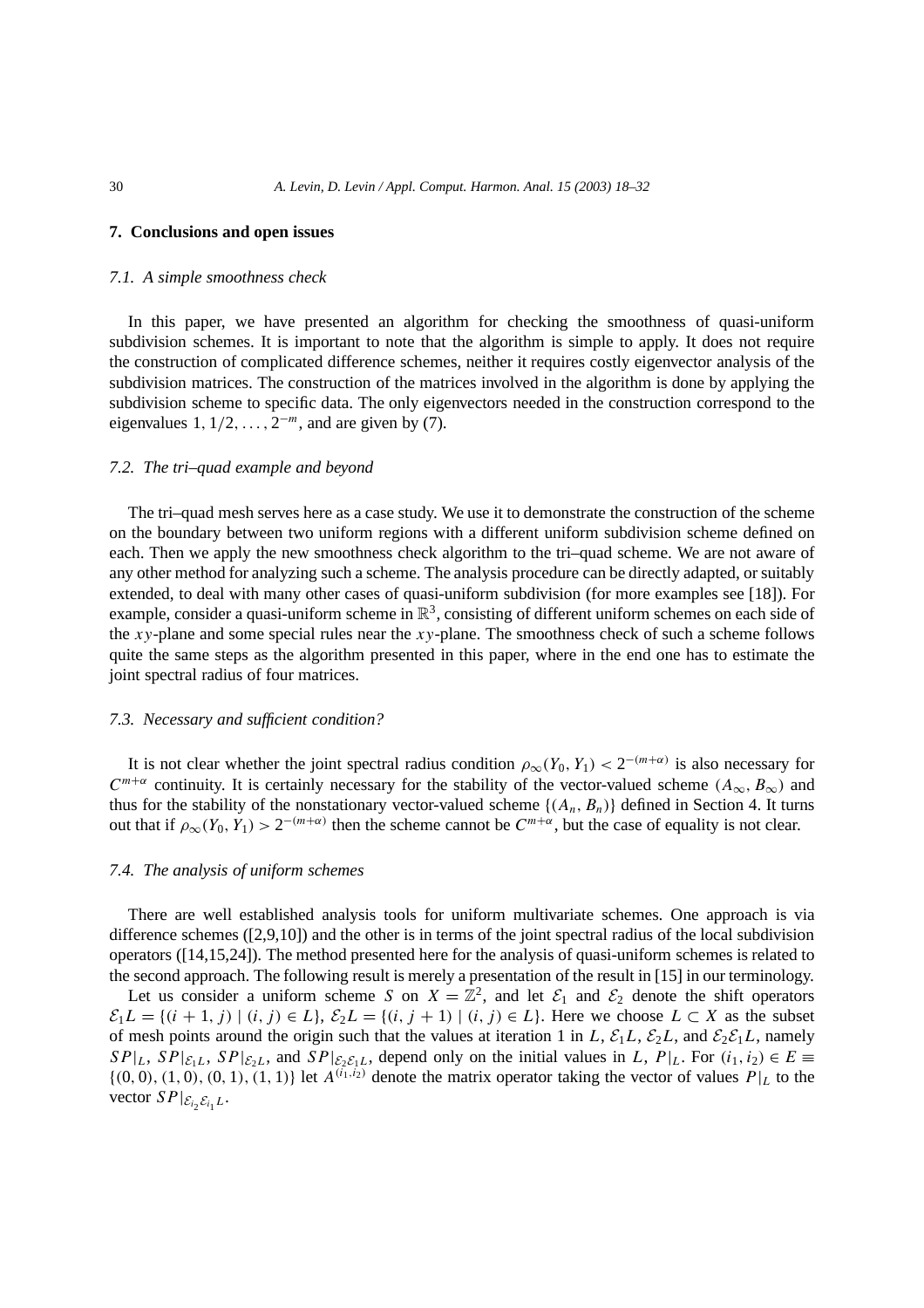To each point  $2^{-n}(i, j) \in 2^{-n}\mathbb{Z}^2$  we relate the vector of data values  $v_{i,j}^n = S^n P|_{\mathcal{E}_2^j \mathcal{E}_1^i L}$ . The four matrices  $\{A^{(i_1,i_2)}\}$  constitute a bivariate vector-valued binary subdivision scheme generating all these vector sequences, namely,

$$
v_{2i+i_1,2j+i_2}^{n+1} = A^{(i_1,i_2)} v_{i,j}^n, \quad (i_1,i_2) \in E.
$$
\n
$$
(31)
$$

The benefit in defining such a vector-valued scheme is realized when considered in a special basis. Using the left and right eigenvectors of  $A^{(0,0)}$ , just as described in the analysis procedure in Section 3, we form a basis *V* for the vectors  $P|_L$ . In this basis, the matrices  $A^{(i_1,i_2)}$  take the form

$$
\tilde{A}^{(i_1,i_2)} = \left[\frac{\Theta^{(i_1,i_2)}\left|C^{(i_1,i_2)}\right|}{0\left|Y^{(i_1,i_2)}\right|}\right].\tag{32}
$$

Let the *joint spectral radius* of the four matrices  $\{Y^{(i_1,i_2)}\}$  be defined as

$$
\rho_{\infty}(Y^{(0,0)}, Y^{(1,0)}, Y^{(0,1)}, Y^{(1,1)}) = \limsup_{k \in \mathbb{Z}_+ \setminus 0} \left( \max \{ \left\| Y^{\varepsilon_k} Y^{\varepsilon_{k-1}} \cdots Y^{\varepsilon_1} \right\|_{\infty} : \varepsilon_i \in E \} \right)^{1/k} . \tag{33}
$$

**Theorem 7.1.** Let *S* be a uniform bivariate binary scheme on  $\mathbb{Z}^2$ , and assume that *S* maps  $\Pi_m$  into itself *and*  $S^∞$  *is an injection. Let*  $\{Y^{(i_1,i_2)}\}$ ,  $(i_1,i_2) ∈ E$ , *be defined as above. If* 

$$
\rho_{\infty}(Y^{(0,0)}, Y^{(1,0)}, Y^{(0,1)}, Y^{(1,1)}) = 2^{-(m+\alpha)},\tag{34}
$$

 $0 < \alpha \leq 1$  then S is  $C^m$  and the mth order derivatives of the limit function are Hölder continuous with *exponent*  $\alpha - \varepsilon$  *for arbitrarily small*  $\varepsilon > 0$ *.* 

**Proof.** The proof relies on checking the decay of the differences of divided differences of the data generated by *S*, as is done in [2,9,10], only without using difference schemes. As in Section 4, condition (34) implies that the coefficients in the local eigenvector expansion at all dyadic points  $2^{-n}\mathbb{Z}^2$ ,  $n \in \mathbb{Z}_+$ , are properly bounded, i.e., the coefficients of the eigenvectors with eigenvalue  $2^{-(i+j)}$ , corresponding to the monomial limit function  $x^i y^j$ ,  $i + j \leq m$ , are O(2<sup>−*n*(*i*+*j*)), and the coefficients of</sup> the other eigenvectors behave as  $O(2^{-n(m+\alpha)})$ , as  $n \to \infty$ . We also observe that each vector  $v_{i,j}^n$  generated by the vector subdivision (31) represents a subset of values generated by *S*. Hence, evaluating differences between the elements of  $v_{i,j}^n$  is the same as evaluating local differences on  $S^n P$  near the point  $2^{-n}(i, j)$ .

Unlike the quasi-uniform case, using the injectivity assumption, it follows by [18] that the first  $(m+1)(m+2)/2$  eigenvectors are polynomials (restricted to  $\mathbb{Z}^2$ ). Moreover, the eigenvector corresponding to the monomial limit function  $x^i y^j$ ,  $i + j \leq m$ , is of the form  $(q(x, y) + x^i y^j)|_{\mathbb{Z}^2}$ , with  $q \in \Pi_{i+j-1}$ . Since all divided differences of order  $i + j + 1$  of such eigenvector data are zero, we find out that the differences of all divided differences of order *m* are  $O(2^{-n\alpha})$ , as  $n \to \infty$ . Thus, the result follows from the theory in [2,9,10].  $\Box$ 

## **References**

- [1] E. Catmull, J. Clark, Recursively generated b-spline surfaces on arbitrary topological meshes, Comput. Aided Design 10 (1978) 350–355.
- [2] A.S. Cavaretta, W. Dahmen, C.A. Micchelli, Stationary Subdivision, in: Memoirs of AMS, Vol. 453, American Mathematical Society, 1991.